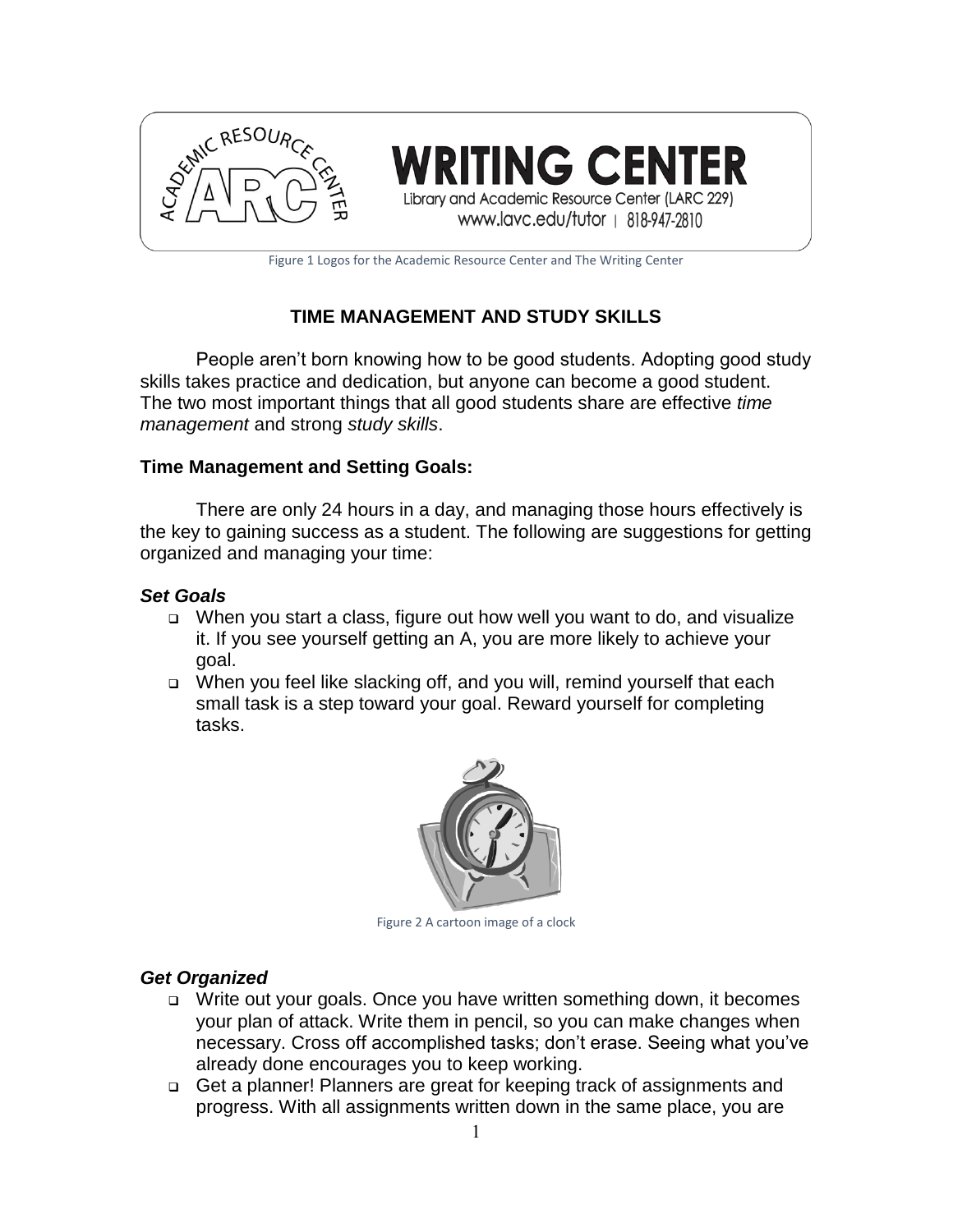less likely to forget about an assignment. Planners also have calendars for planning large assignments.

 Set up a priority system. Mark your daily assignments on a scale of importance from one to ten, one being the most important, and then do the important work first. Homework that is due tomorrow would get a one, homework that is due next week would get a two, and so on.



Figure 3 A cartoon of a thinking student

## *Time Management*

- □ You do not want to end up with a ten page paper to write the day before it is due, so plan ahead. Use your calendar to break your paper up into manageable chunks – research sessions, outline, draft, and final paper. Have your final paper done a few days early, and bring it in to the Writing Center for any extra help.
- Allow yourself approximately two hours to study for every hour you spend in class. It sounds like a lot, but remember your goals!
- Plan your study time for when you are most alert. Some people learn better in the morning, some at night. Which one are you?
- Study in short sessions. You remember more from ten one-hour sessions than from one ten-hour session because you do not overload your brain.
- □ Study the difficult or boring subjects first when you have more energy. Saving your favorite subject for last makes you more likely to finish.
- □ Use your down time. When you are doing laundry or waiting for the bus is a great time to get reading assignments out of the way. Remember, short sessions are better for retention.
- Tell your friends and family that you are studying and need to be undisturbed. Turn off the TV, and radio *and* the telephone during study time. Anyone who calls can leave a message.
- □ Use the resources that are available to you! The Internet, school library and the Writing Center are all there to help you achieve your goals.

#### **Exercise:**

Plan for the following two assignments for the month of April with your group. Make sure to keep in mind how much each assignment is worth in your overall grade in the given class.

*Assignment #1:* A quiz in your History class covering four chapters worth of material (the chapters are about the same length). The quiz is worth fifteen percent of the overall grade. Date: April 16.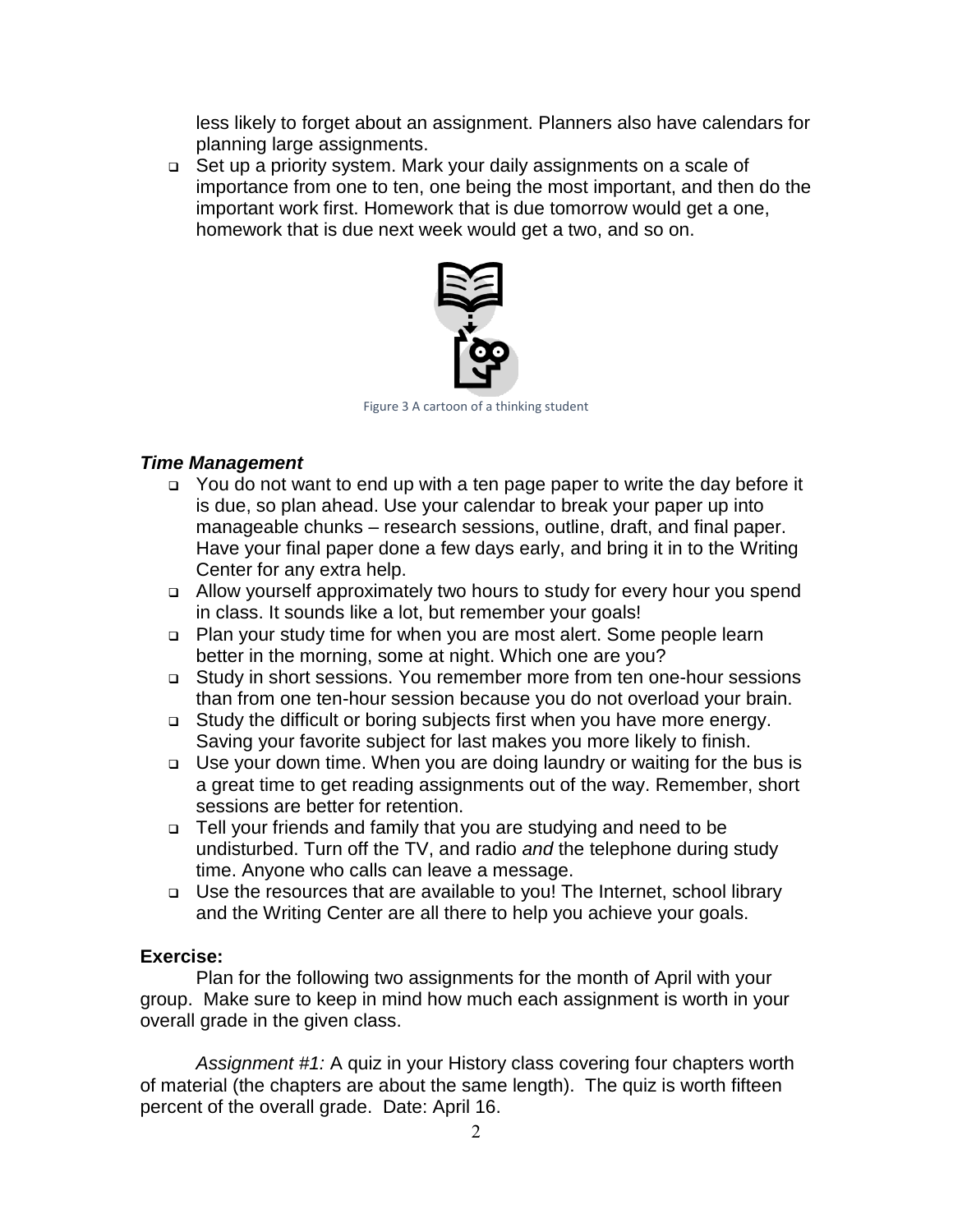*Assignment #2:* During the month of April there is an Andy Warhol exhibit at the Museum of Contemporary Art (MOCA). Go to the exhibit and find one piece of art that you particularly like. After you attend the museum, go online and research Warhol himself **and** the specific piece you have chosen. Then write a two to three page paper including and short biography of Warhol, an overall evaluation of the exhibit, and your interpretation of the chosen piece. Typed. MLA Format. The essay will be worth fifty percent of your grade. Due Date: April 27.



Figure 4 A cartoon drawing of a date planner

| <b>APRIL</b>    |                |                 |                |          |                 |                |
|-----------------|----------------|-----------------|----------------|----------|-----------------|----------------|
| Sunday          | Monday         | Tuesday         | Wednesday      | Thursday | Friday          | Saturday       |
| $\mathbf{1}$    | $\overline{2}$ | $\overline{3}$  | $\overline{4}$ | 5        | 6               | $\overline{7}$ |
| $\,8\,$         | 9              | 10              | 11             | 12       | 13              | 14             |
| $\overline{15}$ | 16             | 17              | 18             | 19       | 20              | 21             |
| 22              | 23             | $\overline{24}$ | 25             | 26       | $\overline{27}$ | 28             |
| 29              | 30             | 31              |                |          |                 |                |

#### **Study Skills:**

In addition to managing your time, there are tricks to get more out of the time you spend studying. They can help you learn more in less time.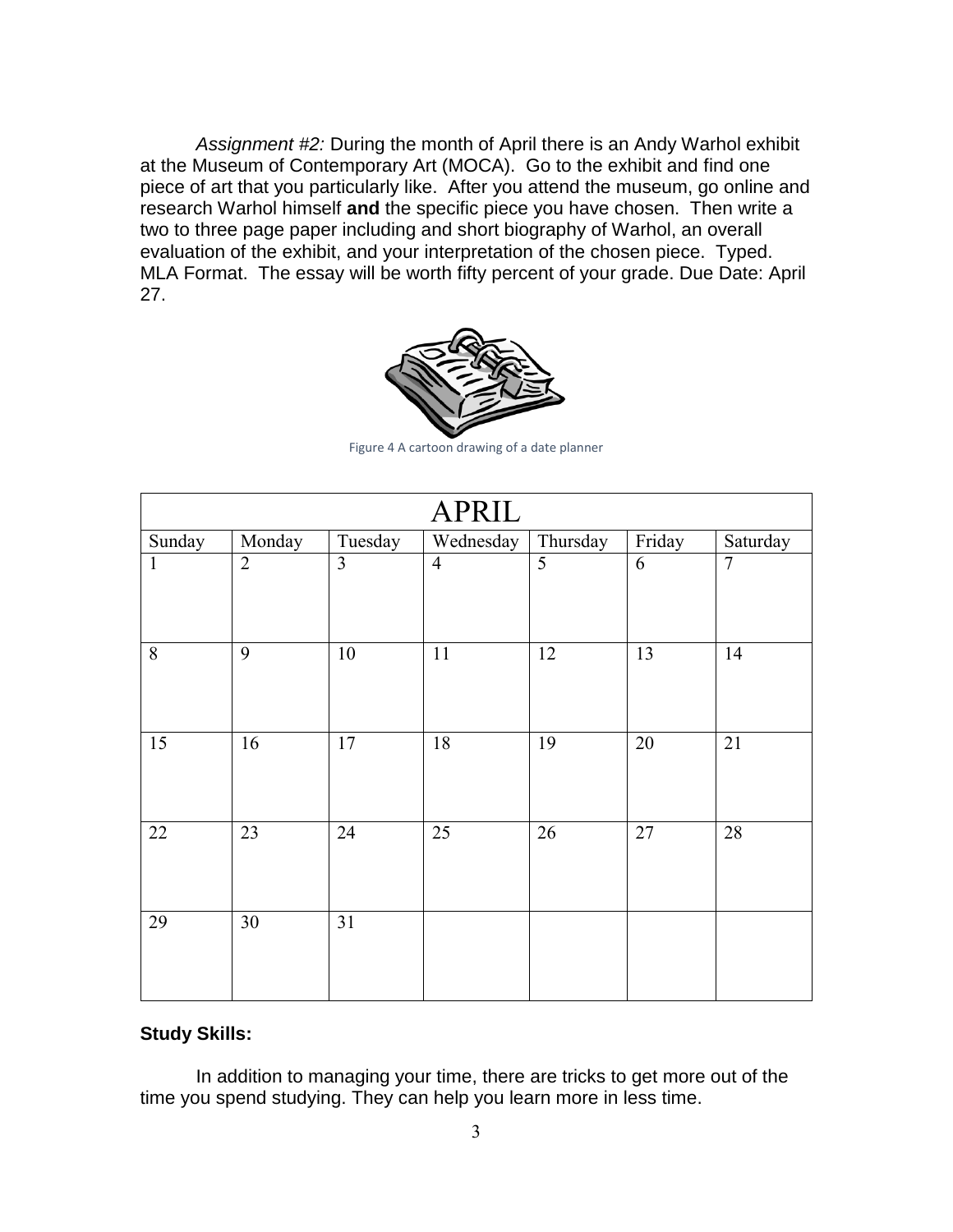#### *Reading*

- □ Preview the material. Look through the table of contents and skim through the section of the chapters to get an idea of what you will be reading. This prepares your brain to absorb the information.
- □ Before you start reading, know what you want to get from the chapter. Reading with a plan helps you skip over irrelevant facts and focus on what is important for the lesson.
- Read actively. Underline passages and take notes on the chapter. Write questions or thoughts in the margins, and use a dictionary to look up unfamiliar terms. Make note of concepts you have trouble with and ask your professor or other students for help.
- □ When you have finished reading, recite what you have learned to yourself in your own words to see how well you understand the material.

## *Taking Notes*

- □ Come to class prepared. The professor is going to assume that you are keeping up with the reading and the homework and lecture accordingly. If you aren't keeping up, you will feel even more lost than if you just don't understand the subject.
- $\Box$  If you know the teacher is lecturing on a chapter of the book, read the chapter before you come to class. This way, you have a better understanding of what is being said and you will already have your questions for the professor.
- Sit in the front of the class, sit up straight, and pay attention. Ask questions if you don't understand something and don't be afraid to speak up in class.
- □ The professor will let you know what is important if you know how to look for it. If they repeat something, write it on the board, or say, "This will be on the test," write it down!
- After class, go over your notes within the next 24 hours. You will retain more information this way! Try to connect the information with what you've read and with previous lectures.



Figure 5 A cartoon drawing of a light bulb

#### *Preparing for and Taking Tests*

- □ Form a study group. Two heads are better than one, and five heads are even better. Your professor may be able to help you get one together.
- Review daily. Cramming the night before a test is the worst way to prepare. Reviewing your notes and reading frequently will help you retain